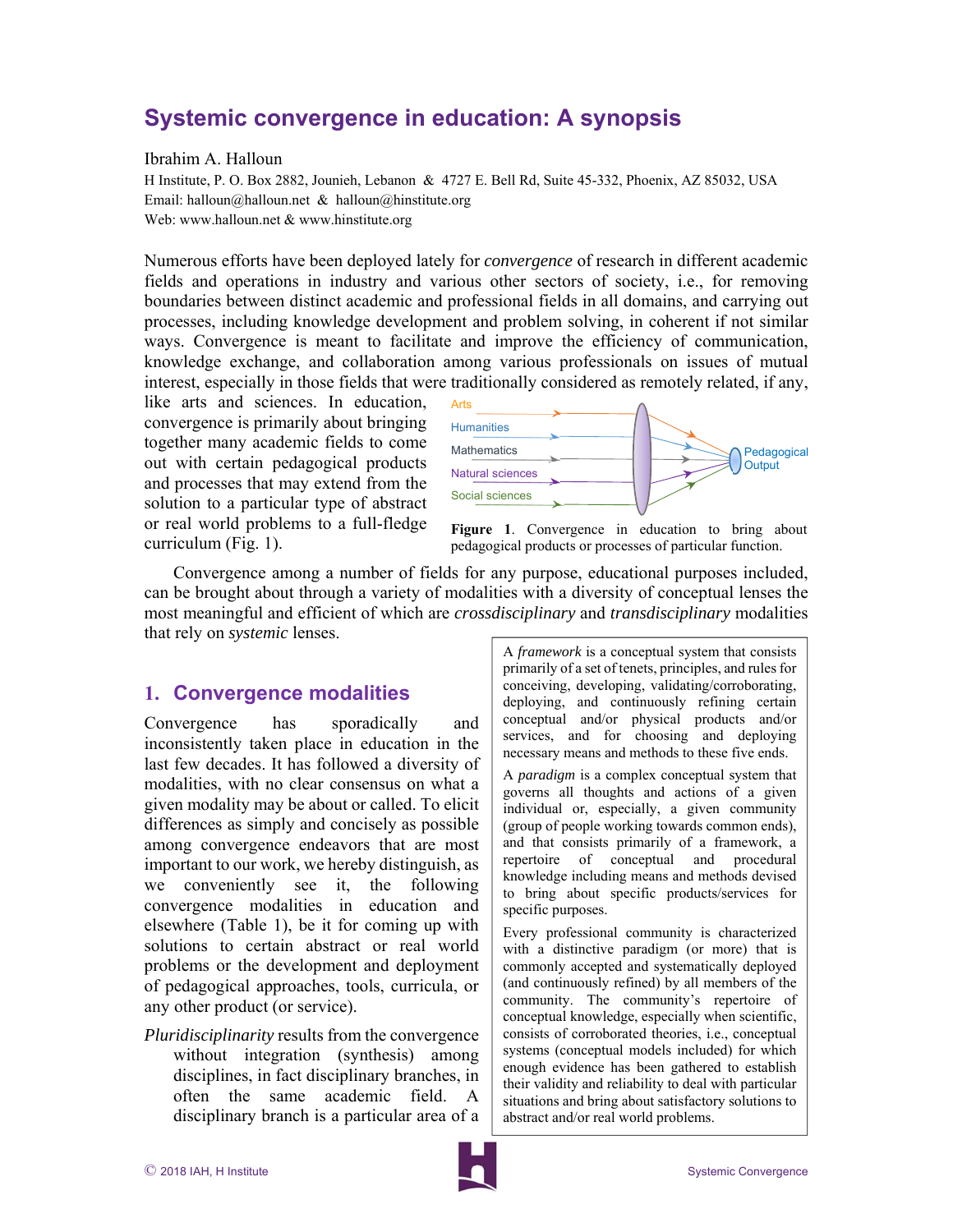| <b>Characteristics</b><br><b>Modality</b> | -Field<br>disciplines<br>Same- | Different<br>Fields | Outside needs  | Disciplinary<br>bridges | Framework<br>disciplinary<br>grounds in<br>Paradigms | knowledge<br>Content | Approaches                  | Characteristics<br>existing)<br>Product<br>$\infty$ | orizons<br>Widening<br>scope/h | ${\rm New}$ Discipline(s) |
|-------------------------------------------|--------------------------------|---------------------|----------------|-------------------------|------------------------------------------------------|----------------------|-----------------------------|-----------------------------------------------------|--------------------------------|---------------------------|
| Pluridisciplinarity                       | Yes                            | No                  | No             | No                      | Original                                             | Original             | Original                    | Similar                                             | No                             | No                        |
| Multidisciplinarity                       | Yes                            | Yes                 | N <sub>o</sub> | No                      | Original                                             | Original             | Original                    | Similar                                             | No                             | No                        |
| Interdisciplinarity                       | Yes                            | Yes                 | Yes            | Yes                     | Hybrid                                               | Original             | Original                    | Similar<br>$&$ few<br>not                           | Yes                            | No                        |
| Crossdisciplinarity                       | Yes                            | Yes                 | $Yes*$         | Yes                     | Emergent                                             | Original<br>$&$ New  | Original &<br>Creative      | Similar<br>$\&$ not                                 | $Yes*$                         | No                        |
| Transdisciplinarity                       | Yes                            | $Yes*$              | $Yes*$         | Yes                     | Transcendent                                         | Original<br>& New    | Original $\&$<br>Innovative | Similar<br>$&$ not                                  | Yes*                           | Yes                       |

**Table 1**  Classification and characteristics of major convergence modalities

\* Non-academic fields included.

given discipline characterized by its exclusive paradigm (e.g., the branches of classical mechanics and relativity in the discipline of physics). Professionals from different disciplines, and often the same field (e.g., natural sciences or any other field shown in Figure 1) work separately or cooperatively together in order to develop pluridisciplinary products and processes that fulfill their own immediate needs. They do so under separate frameworks, each of which draws exclusively on the paradigm of the respective discipline and in ways that preserve the integrity of the paradigm and discipline in question. Pluridisciplinary products have characteristics that are identical or similar to those of products already developed in the implicated disciplines.

- *Multidisciplinarity* results from the convergence without integration of two or more disciplines (actually disciplinary branches), mostly from different academic fields. Professionals from various disciplines/fields work separately or cooperatively to develop multidisciplinary products entailed mostly by common interests and needs. They resort to this end to their distinctive conceptual and procedural knowledge within their distinctive settings (facilities, tools, resources, etc.) and under their distinctive paradigms in ways to preserve the integrity of their distinctive disciplines and everything they resort to. Multidisciplinary products have characteristics that are entirely reminiscent of products already developed in the original fields.
- *Interdisciplinarity* results from the convergence of two or more disciplines (actually disciplinary branches), mostly from different academic fields. Professionals from various disciplines/fields work collaboratively together to develop interdisciplinary products needed within and/or outside their own professional communities, and deploy to this end joint efforts already established in their own disciplines. They bring together, to common facilities, their distinctive conceptual and procedural knowledge, tools, resources, etc., under a *hybrid* framework that draws on common and concurrent aspects of their distinctive paradigms. Interdisciplinarity preserves the integrity of the disciplines it originated from, but widens their implementation domain, i.e., it opens the door to new questions, problems, or issues to be tackled in ways already established in those disciplines. Interdisciplinary products have a mix of characteristics, some new and predominant others reminiscent of products already developed in the original fields.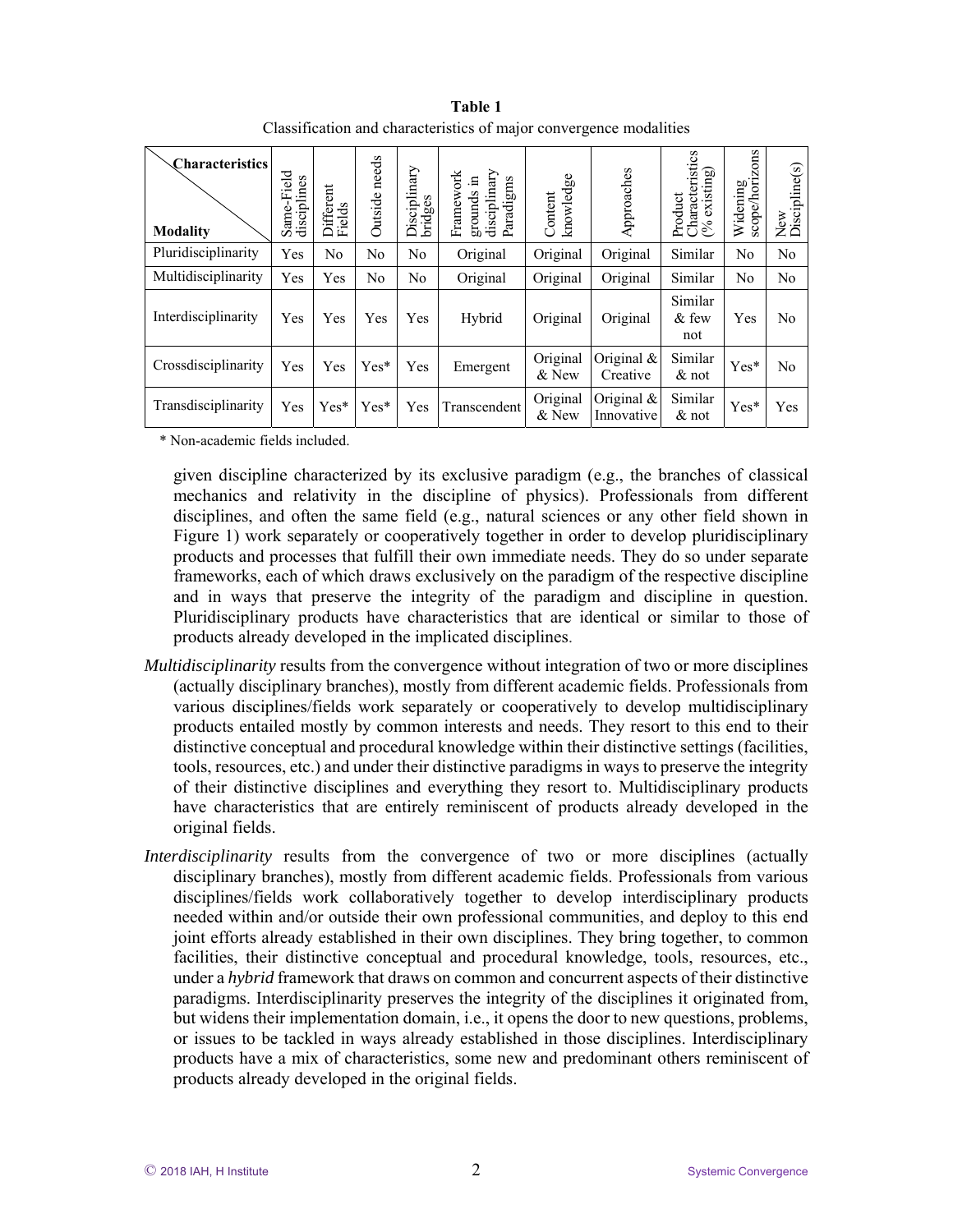- *Crossdisciplinarity* results from the integrative convergence of two or more disciplines (actually disciplinary branches), mostly from different academic fields. Professionals from various disciplines/fields work collaboratively together to develop crossdisciplinary products needed within and/or outside their own professional communities, and deploy to this end a mix of already established and novel efforts. They bring together, to common facilities, their distinctive conceptual and procedural knowledge, tools, resources, etc., under an *emergent* framework that draws on common and concurrent aspects of their distinctive paradigms *and* incorporates newly agreed upon aspects. Unlike previous cases, the new framework includes novel (emergent) aspects that are compatible with the original paradigms but that cannot be attributed to any of those paradigms and the corresponding disciplines. The emergent framework opens the door to tackling in *creative* ways old and new questions, problems, or issues. Crossdisciplinary products have a mix of new and already known characteristics.
- *Transdisciplinarity* results from the integrative convergence of two or more disciplines (actually disciplinary branches), mostly from different fields some of which may be nonacademic fields related to any sectors of society. Professionals from various disciplines/fields (non-academic included) work collaboratively together to develop transdisciplinary products needed within and/or outside their own professional communities, and deploy to this end a mix of already established and novel efforts. They bring together, to common facilities, their distinctive conceptual and procedural knowledge, tools, resources, etc., under a framework that *transcends* all existing paradigms. In addition to drawing on common and concurrent aspects of their distinctive paradigms to come up with emergent aspects, professionals now go beyond their disciplines to come up with new paradigmatic premises possibly leading to the development of a brand new discipline that cuts across existing fields or that lays the ground for a completely new field. The transcendent framework opens the door to tackling in *innovative* ways old and new questions, problems, or issues. Transdisciplinary products may have a mix of novel and already known characteristics or entirely novel characteristics.

Our classification of convergence modalities is neither exhaustive nor exclusive at the level of both categories (modalities) and characteristics of each category. It is simply meant to reveal the extent to which convergence efforts may actually differ in foundation, process, and product, and to facilitate setting preferences in prospective convergence projects. One can easily realize that the conceptual and procedural complexity of distinguished modalities gradually increases from pluri- to trans-disciplinarity, and so do the extent of convergence and integration of implicated disciplines and the level of creativity and innovation in developed products (Table 1). We believe that in education one needs to ultimately shoot for cross-disciplinarity in secondary school and transdisciplinarity in college/university, for many reasons including the following:

- 1. The two modalities allow for all sorts of creative and innovative collaboration respectively among diverse fields in various public and private sectors of society. Such collaboration is nowadays badly needed in education to ensure sustainable educational systems and curricula that effectively meet the actual needs of individual growth and community development in the current century.
- 2. They provide for coming up with totally new educational systems and curricula that transgress the boundaries between traditional general and vocational establishments and disciplines. This is urgently needed in our times as traditional systems and curricula can no longer empower our students to meet the needs and overcome the challenges of the workplace and various aspects of our daily life.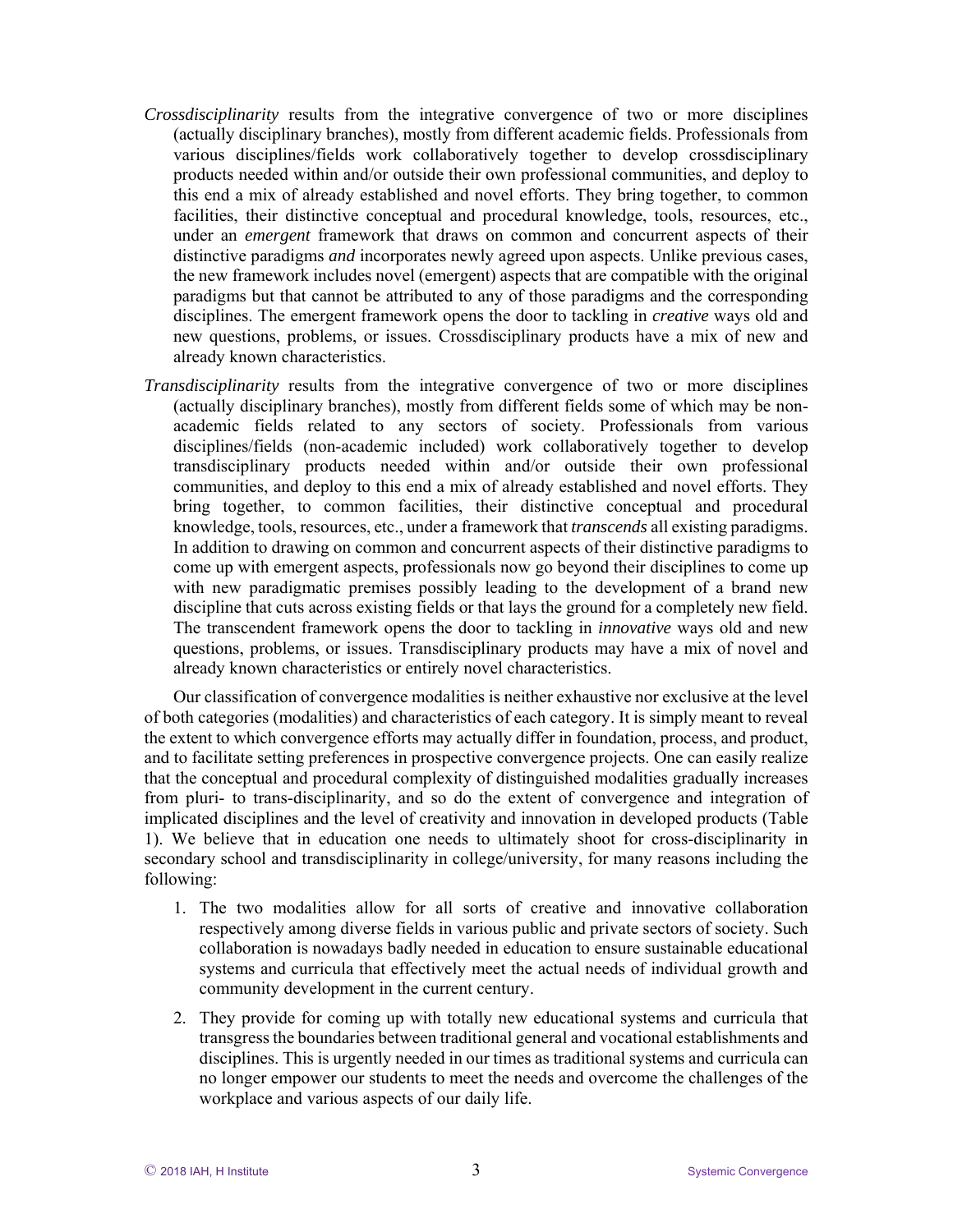- 3. They help educational systems and curricula become flexible and dynamic enough to provide for empowering students for lifelong learning and be continuously revised to meet the continuously changing requirements for induction and success in the workplace and every other aspect of modern life.
- 4. They lend themselves better than the other three modalities to creative and innovative converging lenses (Fig. 1) especially systemic lenses that allow us to accomplish all the above and more in the most meaningful, productive, and efficient ways possible (as implied by long years of educational research and practice, ours included).

## **2. Systemic Cognition and Education**

Our thoughts and actions in various aspects of life, especially in formal education, are most effective when they are *systematically* carried out *systemically* in all situations, i.e., when we consistently and consciously approach any situation as being about a system or set of systems, or about a part of such system(s). A system may be defined in simple terms as a set of conceptual or physical elements that interact or are connected together within well-defined boundaries in order to serve specific purposes under particular conditions. The system as a whole has, and brings about products/services of, *emergent* properties and *synergetic* functions that cannot be attributed to, or brought about by, any of its constituents independently of other constituents, including when the system consists of professionals or groups of professionals coming from different disciplines.

The human brain is a dynamic system consisting of interconnected neural networks that work in concert together to allow us think, perceive the world around us, and act in this world so as to, ideally, responsibly ensure our personal welfare and the welfare of others and all organisms and entities we may affect in one way or another. The human body, the family, the school, the workplace, the society at large, the Earth, and the universe are all systems of particular make-up and function.

Systemic Cognition and Education (SCE) is a generic pedagogical framework for student and teacher education. SCE calls for all pedagogical products to be developed and deployed at all educational levels and in all educational sectors as dynamic systems in the framework of systemic curricula and the context of systemic learning ecologies. As such, various programs of study and pedagogical resources, textbooks included, would consist of systems defined in accordance with the same system schema (a template for system construction), and systematically constructed, deployed, and refined following systemic schemes. This helps readily converge different disciplines to bring about systemic, cross-disciplinary products. Details about SCE may be found at *www.halloun.net/sce/*.

#### **3. Systemic convergence**

Depending on the purposes we need to serve, we may resort to one convergence modality or

the other. All modalities, but especially cross- and trans-disciplinarity, benefit the most when convergence is undertaken with systemic convergence lenses in the framework of SCE (Fig. 2).

Cross- and trans-disciplinarity surpass the other convergence modalities and may be put in practice in respectively



**Figure 2**. Systemic convergence to bring about optimal cross-disciplinary products and processes.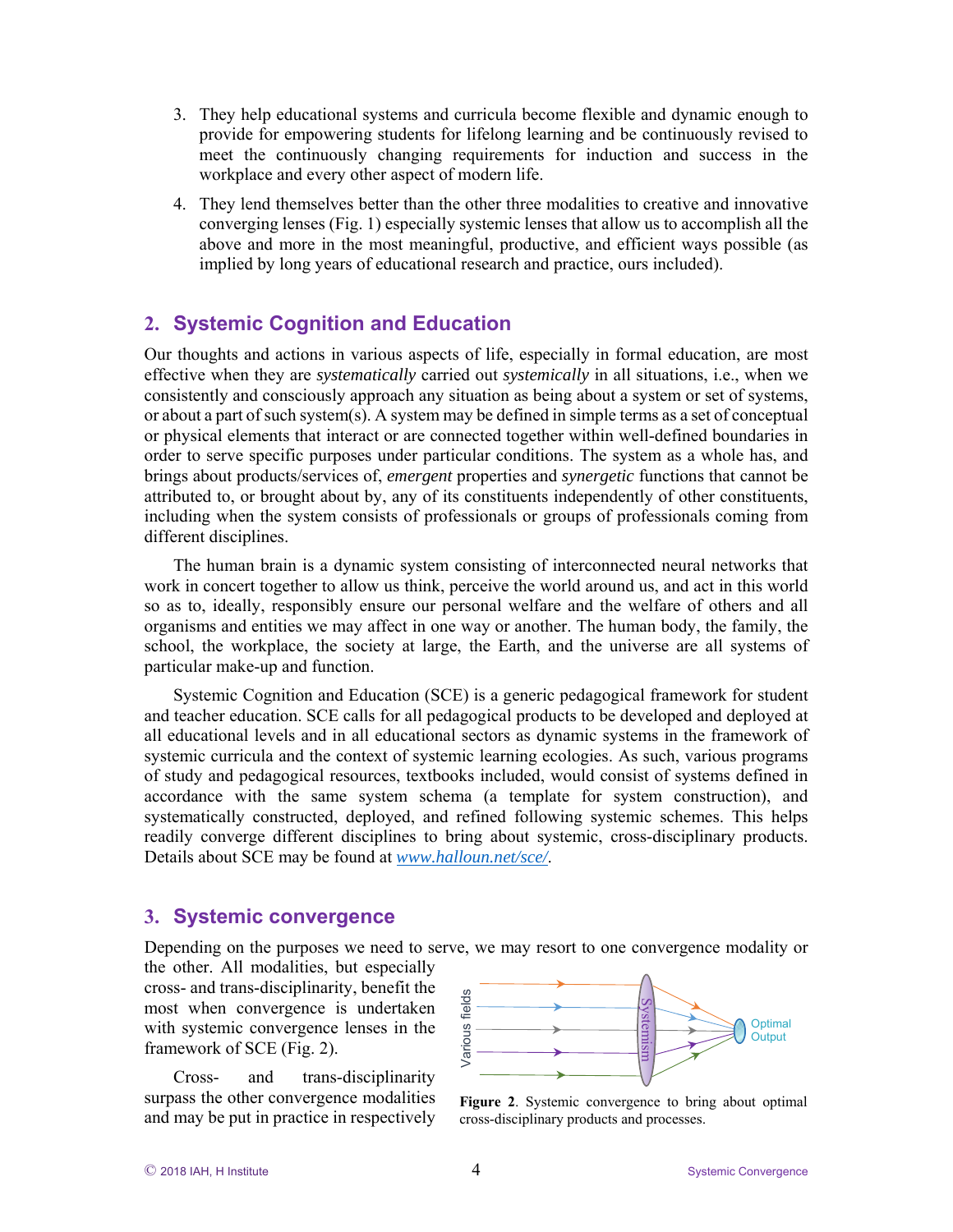any secondary school and university course activity whatever the required end product and the desired convergence level may be. The two modalities are especially important for dealing with real world and daily life issues, and for doing so in a systemic perspective. When students are engaged collaboratively in systemic convergence projects related to their everyday life with these two modalities, numerous pedagogical purposes will be served in unique ways including but not limited to the following:

- 1. Systemic cross- and trans-disciplinary (X/TDP) projects provide secondary school and university students respectively (students, for short, hereafter) with the opportunity to learn best how to ask and answer proper questions about problematic real-life situations, and to practically relate to everyday life what they learn in various educational fields.
- 2. Systemic X/TDP projects help students develop a coherent paradigmatic picture of various conceptions (concepts and connections among concepts) within and across various fields, and to readily deploy in everyday life situations and subsequently connect and sustain in memory more meaningfully, productively, and efficiently – various conceptual systems, reasoning skills, dexterities (sensory-motor skills), and dispositions they traditionally develop in individual fields.
- 3. Systemic X/TDP projects help students take ownership and control of their learning ecology and experience, and develop, among other necessary positive emotions, the joy of self-esteem and self-satisfaction as a consequence of bringing about products that have the potential of contributing to their own welfare (useful knowledge included) and the welfare of their community.
- 4. Through collaborative learning, systemic X/TDP projects allow students to develop and ingrain effective social skills, including various forms of communication (artistic and esthetic, included), and rules and dispositions of efficient social interaction and teamwork.
- 5. Systemic X/TDP projects help students develop critical minds and the tendency and ability to constructively question all authorities and the viability of solutions proposed to community problems, especially when these projects deal with thorny issues of society and daily life.
- 6. All in all, systemic X/TDP projects significantly contribute to empowering students with overall systemic profiles of well-rounded citizens with progressive minds, productive habits, profound knowledge, and principled conduct in all aspects of life (i.e., 4P profiles called for in SCE, details of which are available at *www.halloun.net/sce/*).
- 7. Through systematic rubric-based monitoring and scrutiny of student performance on systemic X/TDP projects, teachers and students alike are especially capable of reliably ascertaining and regulating in practice skills, dexterities, and dispositions that cannot be reliably and effectively evaluated in traditional course activities and exams.
- 8. Systemic X/TDP projects engage schools (and universities) in close and productive cooperation with sectors of interest in the community, and thus, among others, help:
	- a) preparing students for eventual induction and success, even excellence, in productive sectors of society, and
	- b) engaging schools with such sectors in ways to benefit all parties and come up with products/services that neither party, especially schools, would have been able to bring about on its own.